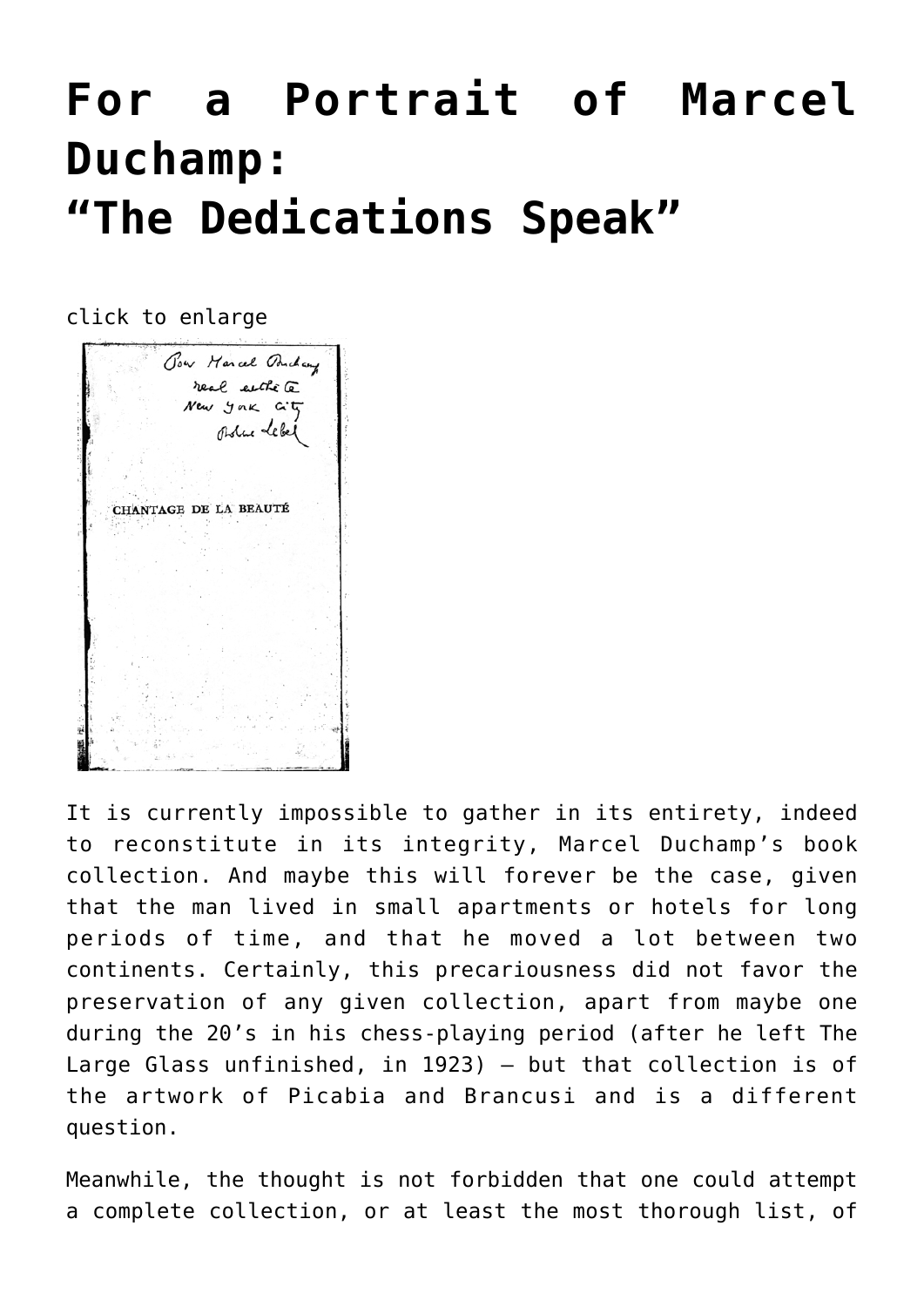all printed matter that could have been, at one time or another, connected with Duchamp: he preserved things, his family, friends and female companions preserved things (there is evidence of this), and Duchamp mentions these things in his writings, interviews, etc. It is immense work, just beginning, and must be taken slowly.

Within this ensemble, it is already possible to denote a subensemble: those of the exemplars which were autographed to Duchamp.[\(1\)](#page-10-0) The "constellation" formed by these books which have been marked with a handwritten addition (and even, in certain cases, a pictorial addition) is precious in that it allows us to make up a portrait of the dedicatee through the various "titles" he is  $given.$ <sup>[\(2\)](#page-11-0)</sup>

Not in the slightest bit exhaustive, I will only rapidly tackle a few dedications chosen from among those I know. Only one, the last, has in fact been published. $(3)$ 

\*\*\*

I will egin very simply with a non-dated dedication (but seemingly from 1948, ate of this book's publication) from an old accomplice, André reton (1896-1966).

| À Marcel DuchampCe<br>petit papillon<br>$exotiqueQu'on$ invite $a$<br>ne pas tropInsister à<br>sa fenêtre<br>à l'Ami numéro 1 | To Marcel<br>Duchampthis little<br>exotic butterfly<br>that we invite not<br>to insist too much<br>at his window to the<br>number 1 Friend |  |  |
|-------------------------------------------------------------------------------------------------------------------------------|--------------------------------------------------------------------------------------------------------------------------------------------|--|--|
| - Martinique charmeuse de serpents. Paris:                                                                                    |                                                                                                                                            |  |  |

– Martinique charmeuse de serpents. Paris: Ed. du Sagittaire, 1948 [printing completed on 25 August 1948].

On the occasion of his stay in North America (1941-1946), Breton, who did not speak English and lived within a circle of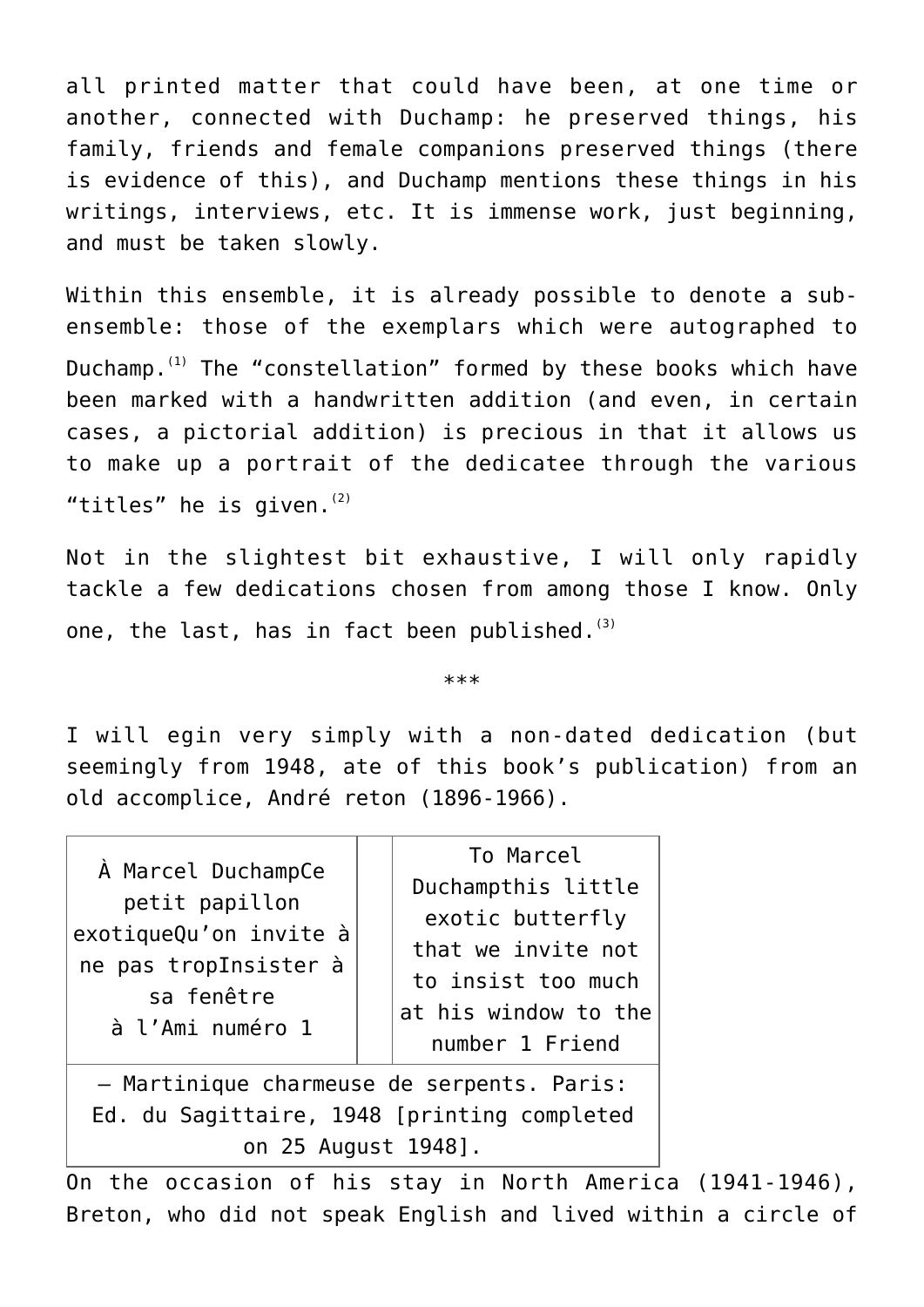exiled French intellectuals (including Marcel Duchamp from 1942 on) did not hesitate to visit French-speaking areas this side of the Atlantic: Martinique (April-May 1941), the Province of Quebec (August-November 1944) and Haïti (December 1945-February 1946).<sup>[\(4\)](#page-11-2)</sup> It was during one of these trips that Martinique charmeuse de serpents, a collection of prose and poems by André Breton and André Masson, was initiated. It was then published after Breton's return to Paris whilst Duchamp, "number 1 Friend," was back in the United States.

In the autumn of 1960, Duchamp said of his longtime friendship with Breton (they had known each other since the summer of 1921): Une grande sympathie avec Breton. Il y avait une sympathie comme avec Picabia. Une sympathie d'homme à homme, plutôt que de théorie à théorie [A great sympathy with Breton. There was a sympathy as with Picabia. A sympathy from man to man, rather than

from theory to theory.]<sup>[\(5\)](#page-12-0)</sup> As for the window motif, it is worth remembering hat it allows us to bring these two men together. In 1924, Breton wrote he first Surrealist Manifesto in which he reflected on the automatically ritten sentence: quelque chose comme: 'Il y a un homme coupé en deux par la fenêtre' [something like: 'there is a man cut in two by the window']. Then in 1936, Breton wrote a poem, Au lavoir noir, which was illustrated by Duchamp with the reproduction of a window, La bagarre d'Austerlitz [Brawl at Austerlitz], a readymade (1921).

\*\*\*

When, in 1954, Robert Lebel (1901-1986) asked André Breton to write a preface for his new book, Chantage de la beauté, Lebel had already started working on the biography and catalog that would be Sur Marcel Duchamp, his next book.<sup>[\(6\)](#page-12-1)</sup>

Breton wrote the preface in November 1954 and the Editions de Beaune published the book in Paris in April 1955.<sup>[\(7\)](#page-12-2)</sup> Lebel sent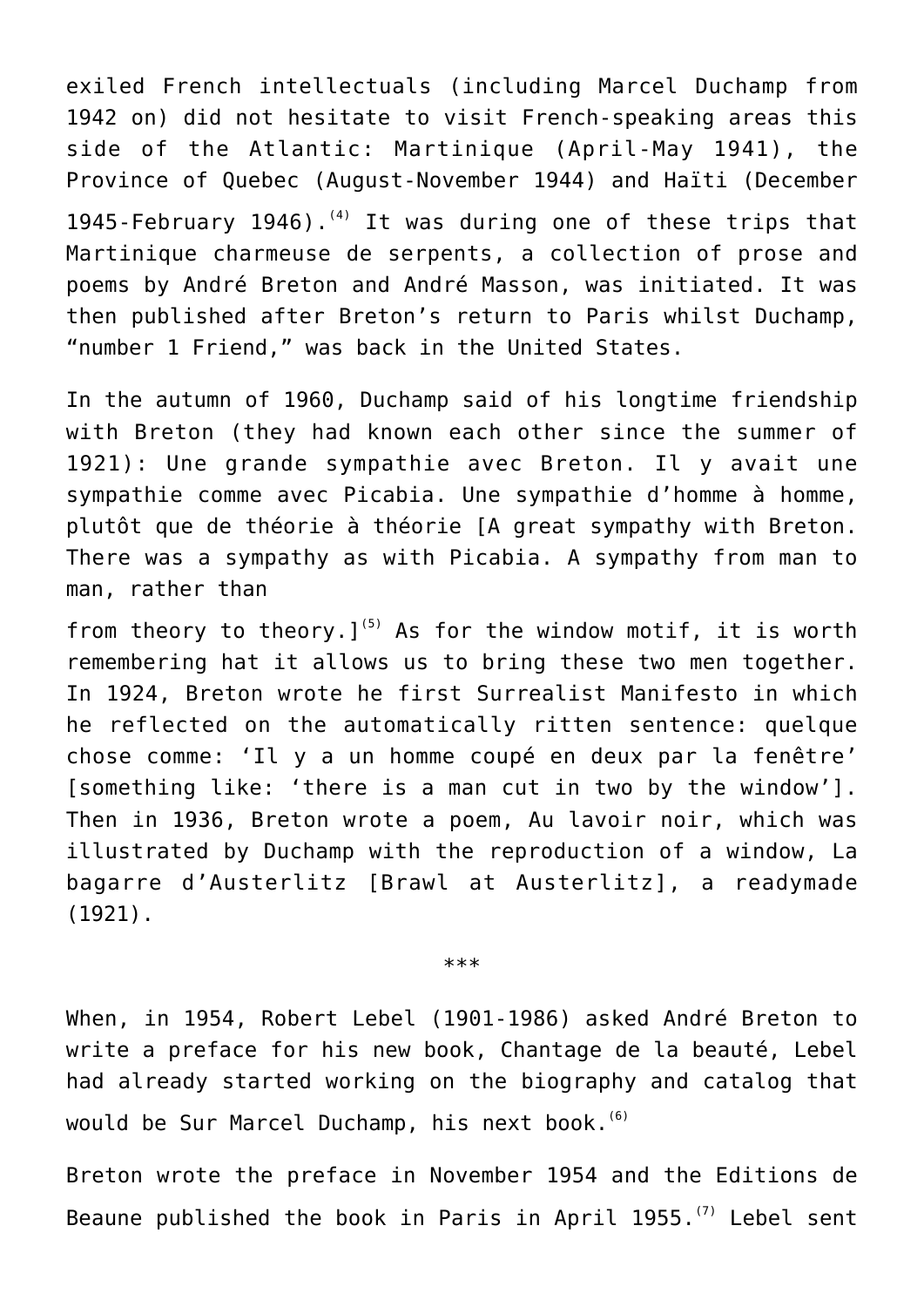it to Duchamp with this dedication: Pour Marcel Duchamp / real esthète / New York City / Robert Lebel. [For Marcel Duchamp / real aesthete / New York City / Robert Lebel.] Duchamp would later respond via letter (4 August 1955):

Cher Lebel Bien reçu Chantage que j'ai lu comme je lis Platon càd à grande allure – Nevertheless il m'en reste beaucoup collé à matière grise. Dear Lebel Received Chantage and have read it as I read Plato which is to say at great speed – Nevertheless there is a lot of it left stuck in my gray matter.

In early July, after two days of shooting at the Philadelphia Museum of Art with James Johnson Sweeney, Duchamp took a few weeks rest in East Hampton, NY, at the house of one of his wife's friends. $(8)$ 

The relationship between the artist and the spectator, analyzed with elegance and earnestness in this little book, is also a question debated by Duchamp himself, as exemplified in the following:

– in a letter to his brother-in-law Jean Crotti, 17 August 1952, published in the Jean Crotti exhibition catalogue (Galleria Museum, Paris, December 1959-January 1960):

Les artistes de tout temps sont comme des joueurs de Monte-Carlo et la loterie aveugle fait sortir les uns et ruine les autres. […]Je ne crois pas à la peinture en soi. Tout tableau est fait non pas par le peintre mais par ceux qui le regardent et lui accordent leurs faveurs […]. Artists of all time are like gamblers in Monte-Carlo and a blind lottery draws certain ones and ruins the others. […]I do not believe in painting in itself. A painting is not made by the painter but by those who look at it and grant it their favor […]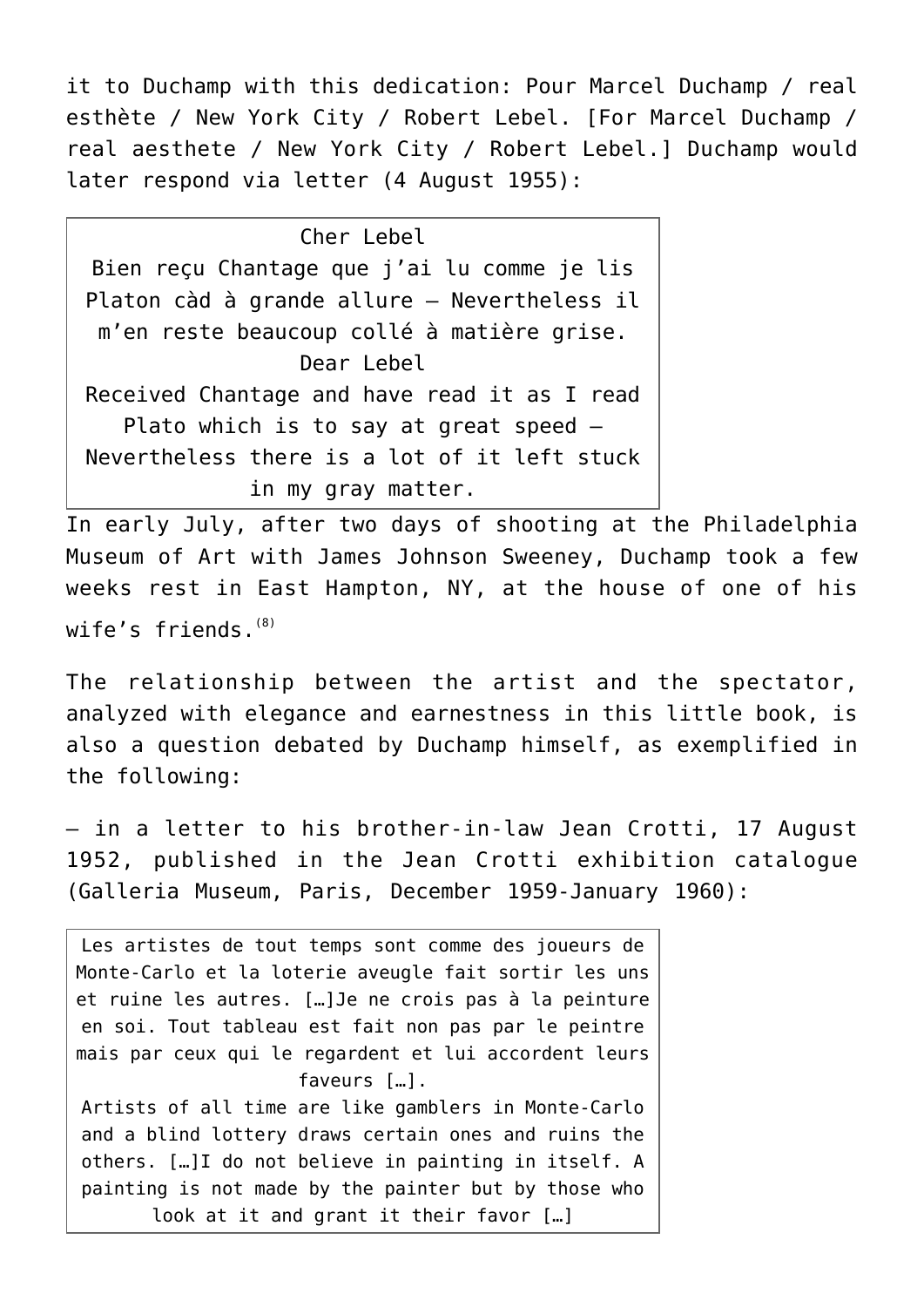– in an interview with Jean Schuster, January 1955, published in Le Surréalisme, même (Paris, no. 2, Spring 1957):

Ce sont les REGARDEURS qui font les tableaux. It is the ONLOOKERS who make the paintings.

– in a letter to Jehan Mayoux, 8 March 1956, published in his book La Liberté une et divisible: Textes critiques et politiques (Ussel, Éd. Peralta, 1979).

[...] une oeuvre est faite entièrement par ceux qui la regardent ou la lisent et la font survivre par leurs acclamations ou même leur condamnation. [...] a work is made entirely by those who look

at it or read it and who make it survive by their accolades or even their condemnation.

– in The Creative Act, a brief paper written in English in January 1957, given in Houston in April 1957, and published in Art News (New York, no. 4, Summer 1957):

All in all, the creative act is not performed by the artist alone; the spectator brings the work in contact with the external world by deciphering and interpreting its inner qualifications and thus adds his contribution to the creative act.

As we can see, none of these writings or sayings were known of at the time that Lebel published his book and Lebel, on this question, was opposed and would continue to be opposed to Duchamp=s radical position. For example, on p. 11-12: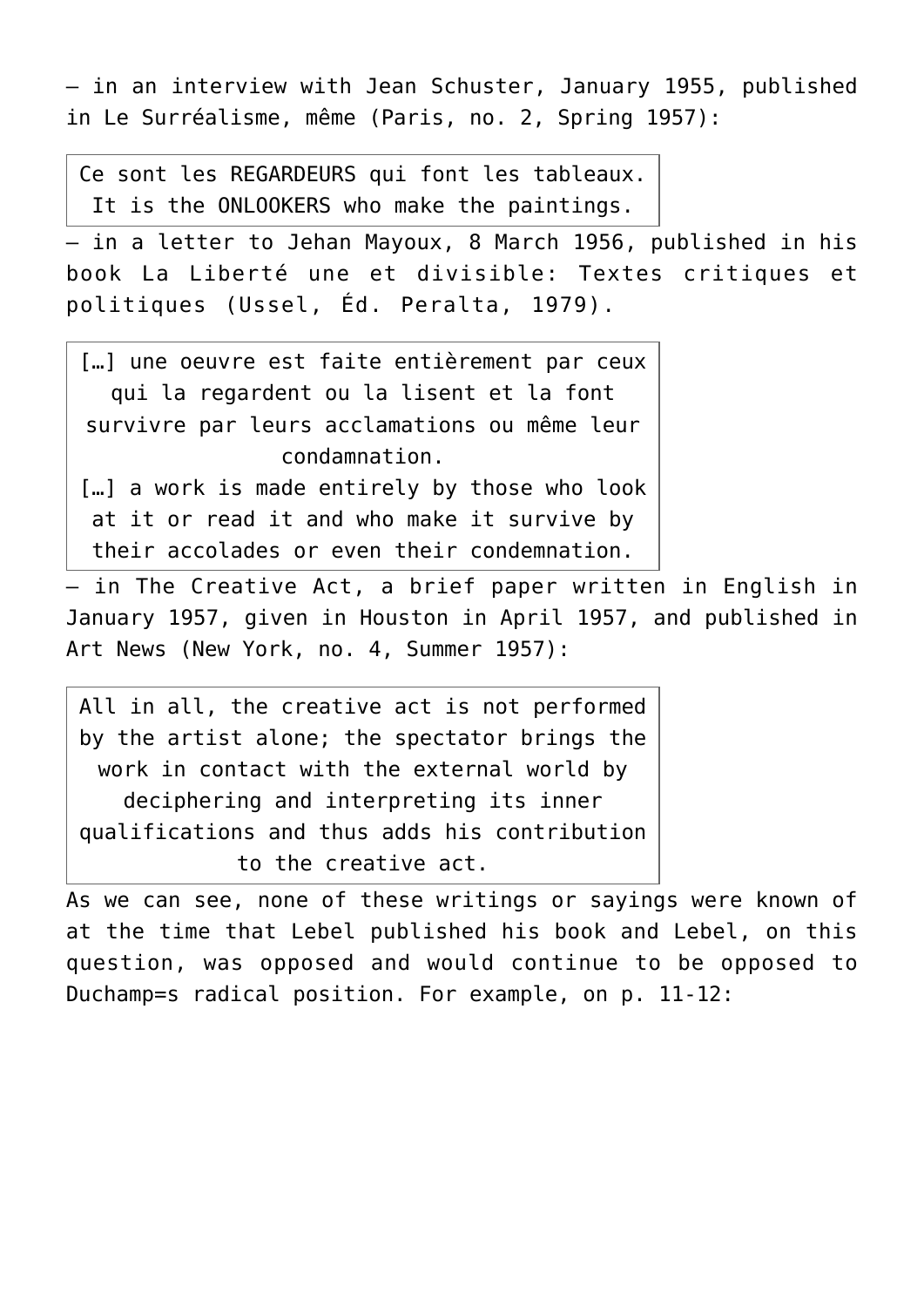Tantôt, on est amené à le [l'artiste] concevoir comme pure végétation: c'est "l'amandier qui fait sa fleur." Tantôt, dans l'hypothèse la plus favorable à la portée de son intervention, son oeuvre est un essai, une sorte d'intentionnalité timide, une requête, un projet encore amorphe, indéterminé dont il ne connaît pas lui-même la teneur et qu'il soumet, comme humblement, à l'approbation des autres. […] Le rôle du spectateur est ainsi démesurément enflé. Quant à l'artiste, il est purement et simplement confondu avec l'objet qu'il présente. Sometimes, we are brought to conceive of him [the artist] as of pure vegetation: he is the "almond tree which blossoms." Sometimes, the hypothesis most favorable to his intervention is that his work is a trial, a kind of timid intentionality, a request, a still amorphous project, indeterminate and of which he does not himself know the content and which he submits, as if humbly, to others for approbation. […] The role of the spectator is thus inordinately inflated. As for the artist, he is purely and simply mistaken for the object he presents.

And, for another example, in Note pour un post-Duchamp, an article written in 1974 and published in Marcel Duchamp (Paris, Belfond, coll. "Les Dossiers," 1985):

> Le débat est ouvert entre les \* regardeurs +, auxquels il a imprudemment délégué tous pouvoirs et qui sont aujourd'hui maîtres du terrain. The debate is open among the "onlookers," to which he unwisely delegated full power and who are today in control of the ground.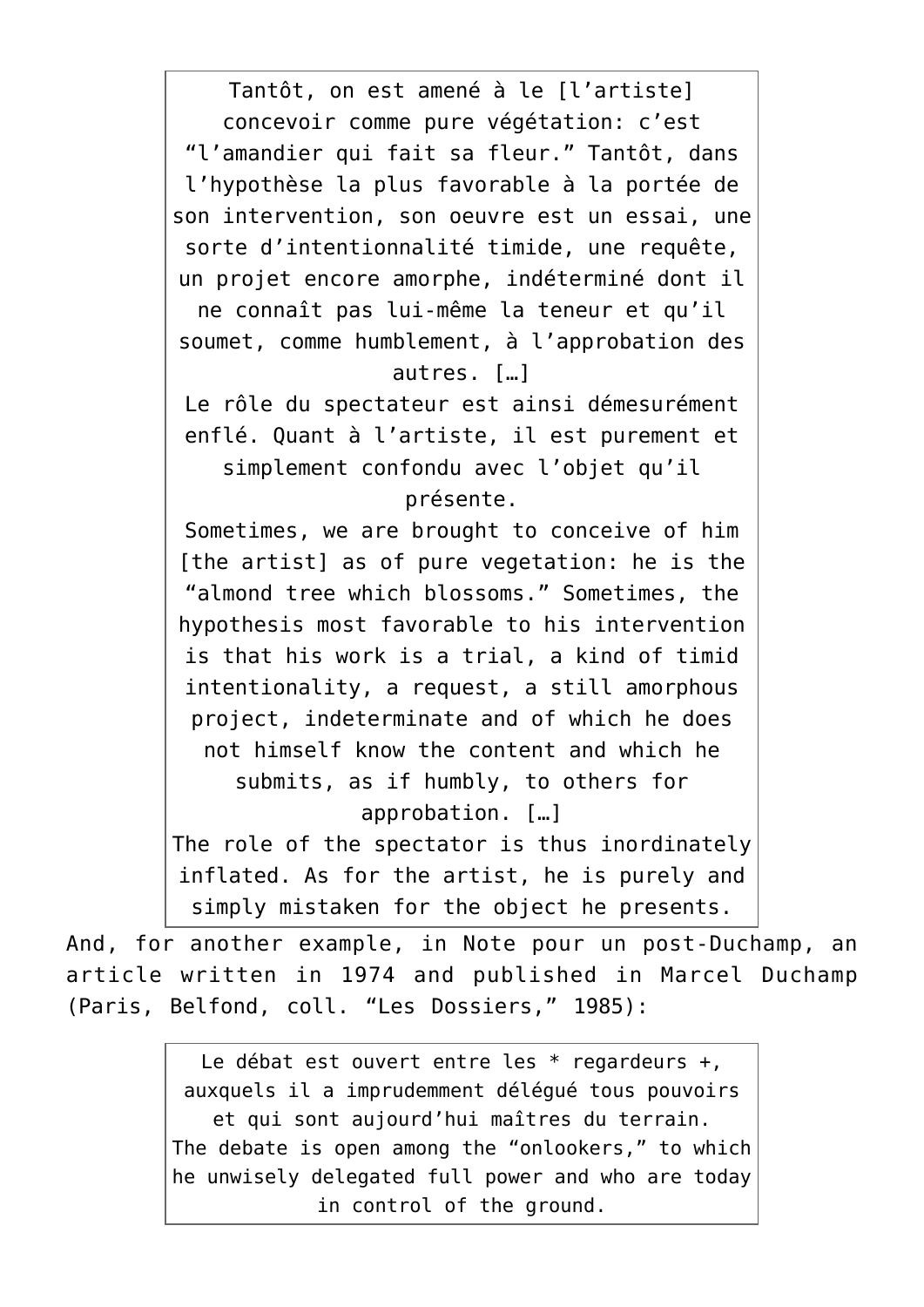The spectator (who looks) and the master (who possesses) can, of course, be one and the same. The "crucial moment when all worth constitutes itself [is the moment when], well away from already cleared paths and established reputations, the work enters into contact with a spectator for the first time" and must necessarily be distinguished from the moment when the master, who speaks the "aesthete's idiom," "does ot hesitate to separate himself from his horses, his works of art or his women, without ever losing the notion of their market value": when the value becomes a market value. $(9)$ 

As for the artist himself, he "is a man who plastically realizes the attitude that he cannot in fact achieve. […] Most religious painters delivered themselves from the temptation of sanctity through their painting. Conversely, as brilliantly demonstrated by Marcel Duchamp, it is in acceding to an autonomous behavior that an artist can emancipate himself from  $art.$ " $(10)$ ]

But Duchamp, who is a "real aesthete" per Lebel's dedication, is also the opposite of Van Gogh for whom "conduct itself supplants its representation. What he paints is Van Gogh grappling with the world not the conduct of Van Gogh which this artist admits he is incapable of achieving and, by extension, offering." $(11)$ ] If Van Gogh, the "suicide of society" as Artaud puts it, "refuses to aesthetically fill the gap that normally separates work behavior [what he puts forth] from real behavior [what he takes on]," Duchamp, soon to declare himself "anartist," is already removed from the process and all that there is at stake. $(12)$ ]

Duchamp juxtaposes English and French so that "Nevertheless" is to "il m'en reste beaucoup collé à ma matière grise" in his response what "real" is to "esthète" in the dedication, with this exception (which could also be a distinction): there lies within a transformation. And yet, it=s because of duchampian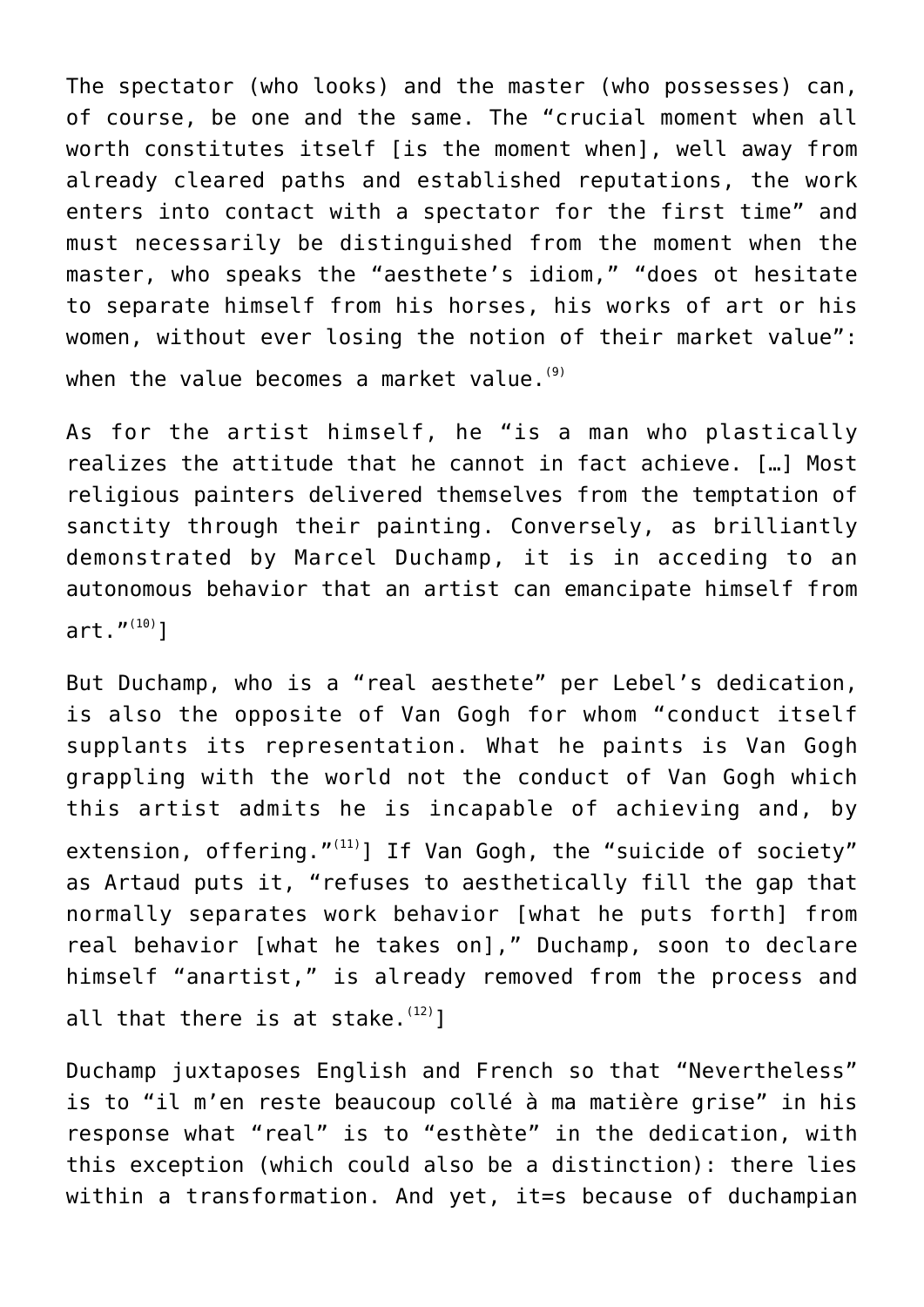angrais [\(13\)](#page-13-3)] that Areal esthète@ must above all not sound like real estate [biens fonciers] or real estate agent [agent immobilier], Duchamp being "immobile" (motionless) enough "at great speed" to be amused by an "agent immobilier,"  $(14)$ ] and enough of a "marchand du sel" (salt seller) to be amused by the "bien foncée" (really dark) color of a "chantage"  $(blackmail)$ .<sup> $(15)$ </sup>]

If Duchamp=s relationship with philosophy (Plato) or aesthetics (Lebel) seems hasty, at what speed did he read scientific or technical books (mathematics, photography, etc.) or literature (poetry, novels, etc.)? Maybe this question, which implies a long practice, can never be satisfyingly answered in detail, given that too many books from his collection in its actualized state are now missing, and that references to the books he might have consulted at the Saint-Genevieve library when he worked there as an intern from 1913 to 1915 have disappeared as well.

In any case, "real esthète" can be literally crushed or squeezed into the single word "reste" (which in French means both "left," as in the verb, and "remains," as in the noun) and "Platon" can be interpreted as the shadow or offhanded rhyme of "East Hampton."

\*\*\*

I will continue with two dedications from completely different horizons but which meet in the exact formulation of the Atitle@ granted Duchamp.

The first is by Alain Bosquet (1919- ):

Pour Marcel Duchamp, premier anarchiste de notre temps-

For Marcel Duchamp first anarchiste of our time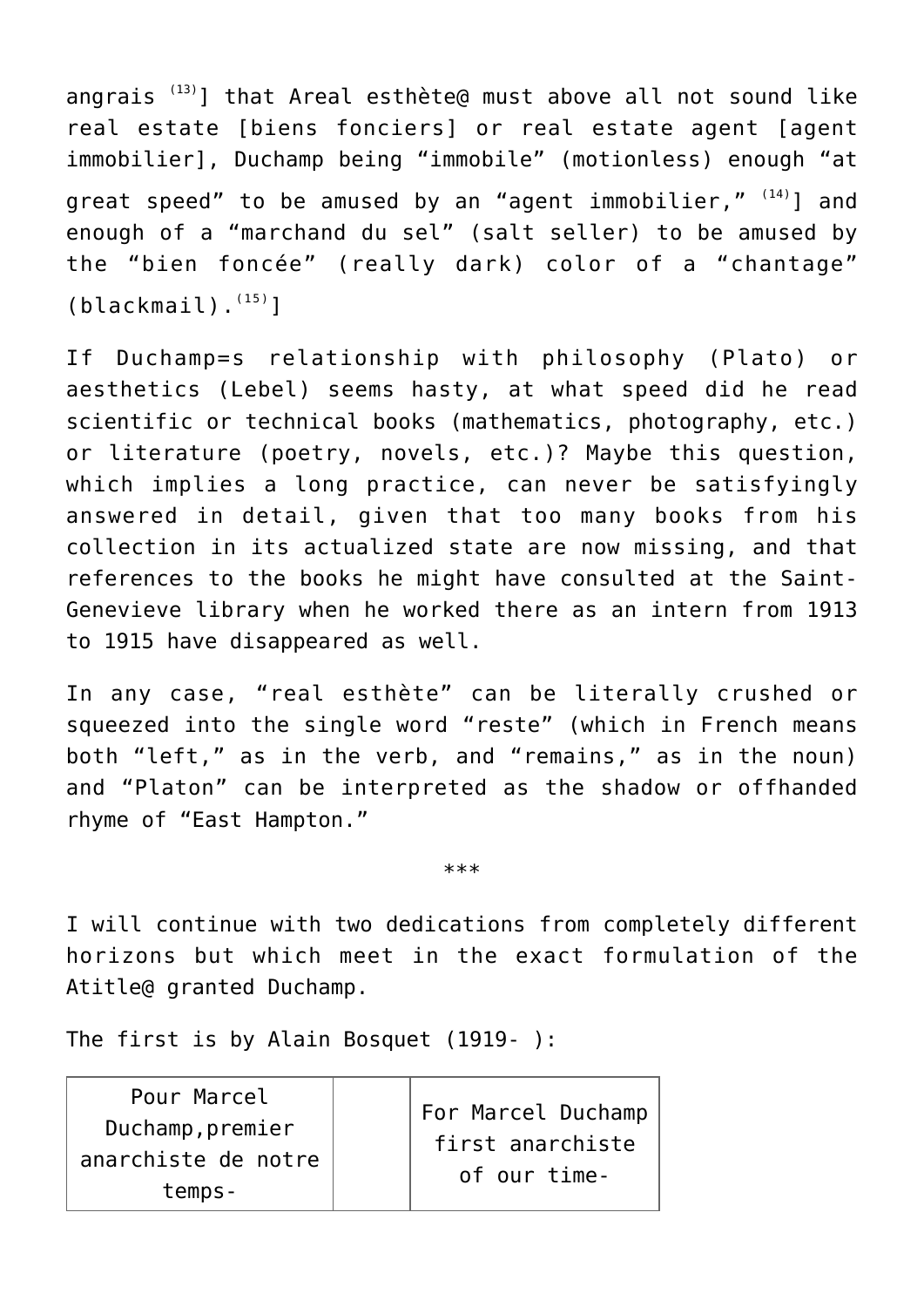-Premier testament. Paris: Gallimard, 1957 [printing completed on 12 February 1957].

The "Premier testament" [First Testament] for the "first anarchist," of course. Alain Bosquet, poet and novelist, is also the author of an anthology: Anthologie de la poésie américaine des origines à nos jours (Paris, Stock, 1956). Since Duchamp went back to Paris in 1958, it was in New York that Alain Bosquet sent this exemplary.

The second is by Simon Watson Taylor:

Cette première exemplaire du livre de la Science sortie de l'imprimeriehuit semaines avant la date de publication est reservée pour Marcel Duchamp, premier pataphysicien de notre temps (etde tous les autres, selon les "valeurs equivalents" promulgés par l'inventeur de la Science). -Homages pataffectueuses de Simon Watson Taylor (vulg.) janv. 1965 ap. J.C. This first exemplary of this book of Science, taken from the press eight weeks before the date of publication is reserved for Marcel Duchamp, first pataphysicist of our time (and of all others, according to the "equivalent worth" promulgated by the inventor of Science). -Pataffectionate homage from Simon Waston Taylor (vulg.) Jan. 1965 AC.

– Roger Shattuck [1923-] and Simon Watson Taylor [?-], eds., Selected Works of Alfred Jarry. New York: Grove Press, Inc., 1965.

According to all accounts, Taylor and Duchamp had known each other since 1959. Then, translating Histoire de la peinture surréaliste by Marcel Jean (and Arpad Mezei) in 1961, Taylor introduced Shattuck to Duchamp in 1961.

The "first exemplary" for the "first pataphysicist," of course. Thus, over-determination came into play on Bosquet's part from paratext (title of the book) to paratext (dedicating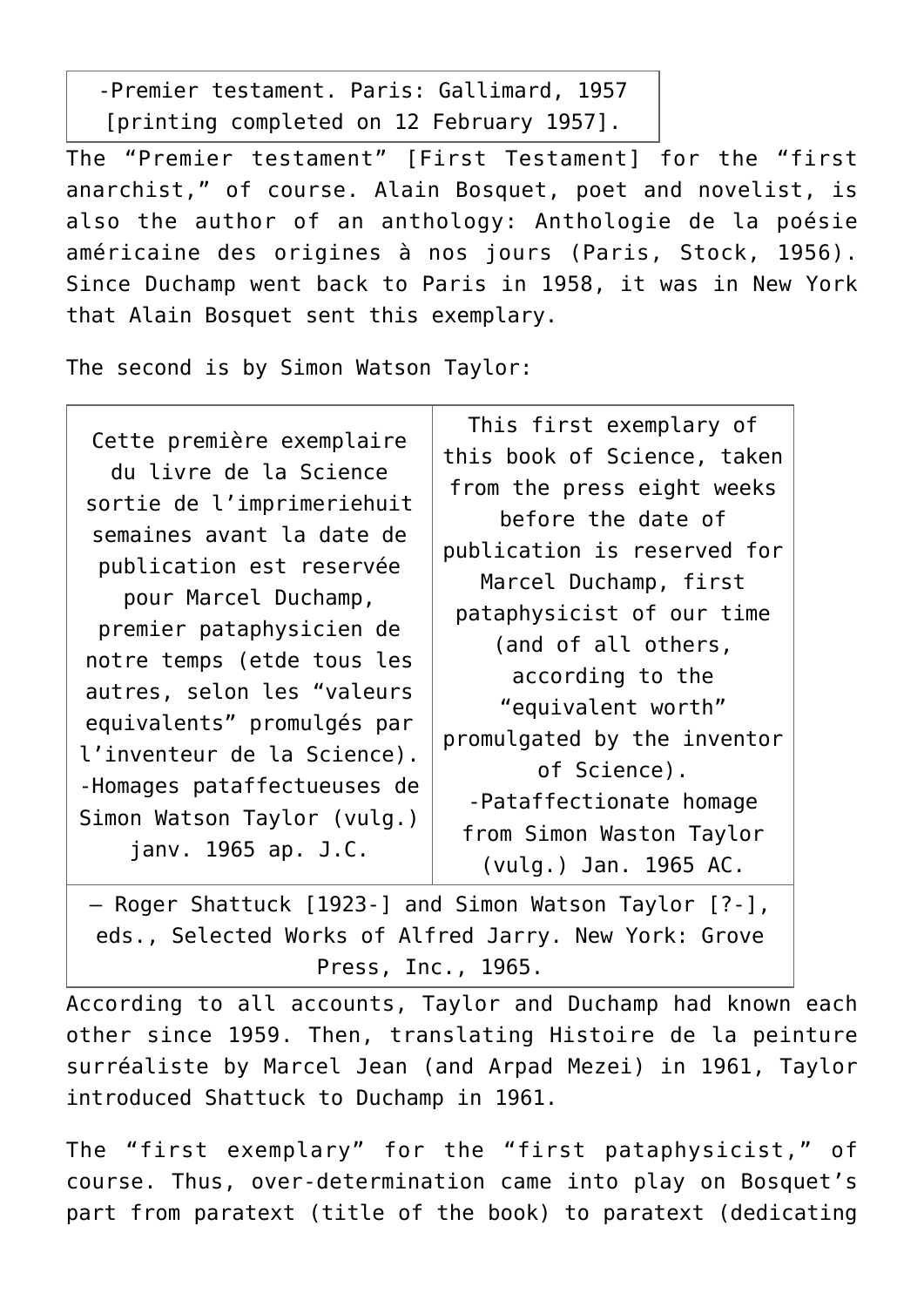of the exemplary), and on Taylor's part from circumstance (speed of printing) to paratext.<sup>[\(16\)](#page-14-1)</sup>] But is it deliberate, we ask ourselves, that the word "exemplaire," a masculine word in the French, becomes feminine, that "valeur," a feminine word becomes masculine, and that "homage," which is not a French word but an English word, is masculine when spelled in the french (hommage) but here modified with a feminine adjective? $(17)$ ]Is the inversion of gender related to 'pataphysics,' – "science of the particular, in spite of the fact that it is claimed there exists only the science of the general?"<sup>[\(18\)](#page-14-3)</sup>] And isn=t pataffectionate (pata as a prefix) a way of Aresponding,@ in all lateness, to this letter from Duchamp (17

June 1960) that ended by cordiapata (pata as a suffix)?

\*\*\*

I will end, very simply, with a non-dated dedication (but seemingly from 1937,

date of this small book's publication) from an unknown person,

Jehan Mayoux (1904-1975): [\(19\)](#page-15-0)

| À Marcel Duchamp       |                              |
|------------------------|------------------------------|
| puisqu=il n'est pas un | To Marcel Duchamp since he   |
| mythe comme je l'ai    | is not a myth as I believed  |
| longtemps cru mais un  | for a long time buta man $-$ |
| $home - ce qui est$    | which is so much better.     |
| tellement mieux        |                              |
|                        |                              |

-Maïs, Paris, not on sale to the general public, 1937 [printing completed on 3 February 1937], reprinted in Oeuvres, tome 1, Ussel (Corrèze), Peralta Ed., 1976.

Duchamp wrote to Jehan Mayoux (8 March 1956) and previously to Katherine Dreier (5 November 1928), to Magda and Walter Pach (17 October 1934), to Jean Crotti (17 August 1952), to Walter Arensberg (23 January 1954) and to André Breton (4 October 1954) particularly lucid and clear-cut letters about art and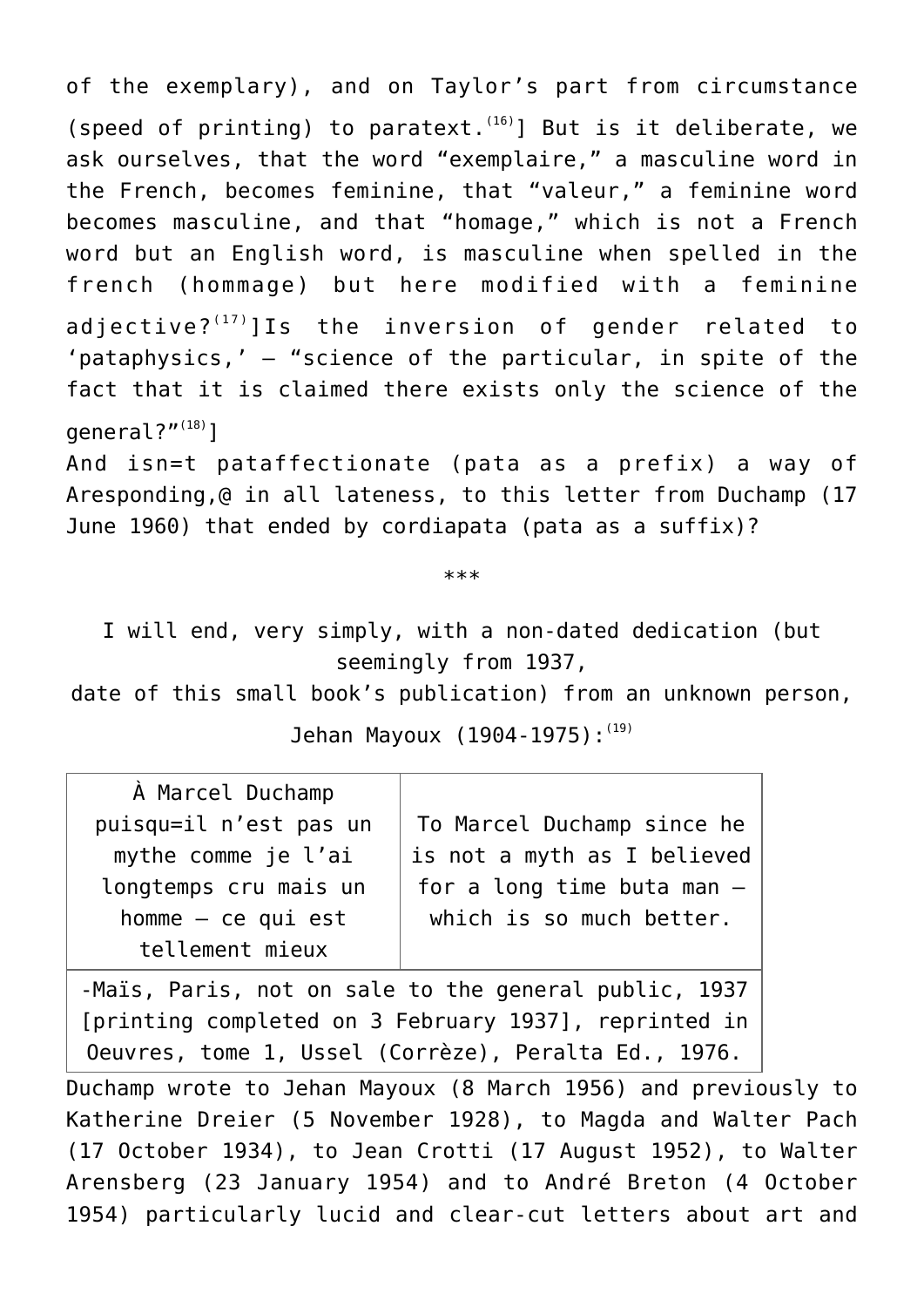language, the market and the preservation and interpretation of art.

Even though Duchamp practically never used the word man, except in a statement like AThere is no solution because there is no problem. Problem is the invention of man – it is nonsensical@ (to Harriet and Sidney Janis, 1945) where it is a question of man, not of a man, it remains, to give only one example in the guise of a paradox, that this man who practiced silence finally accepted that, from interviews to dialogues, from conversations to papers, an abundant spoken oeuvre would form itself. $(20)$ ]

Wouldn't this near naïve – touching, even – dedication written more than thirty years before Duchamp died still resonate today, more than thirty years after his death? What is a  $mvth,$ <sup>[\(21\)](#page-15-2)</sup>] indeed, if not, in one sense and I quote, very simply, from the Nouveau Petit Robert dictionary of 1993), a "simplified image, often illusory, which people elaborate upon or accept about an individual […] and which plays a determining part in their behavior and appreciation?" $(22)$ ] But mustn't we obtain, at the point we have reached, at this end of a century, with a being as complex as Marcel Duchamp, French and American artist and anartist, the utmost precision possible as far as what he has said and done?

#### Notes

<span id="page-10-0"></span>**Footnote Return** 1. The dedication of an exemplary, in the form of an autograph (thus private), is to be distinguished from the dedication of a work in print (thus public): one says autograph an exemplary, but dedicate a work. And, as specified by Gerard Genette, "given that the exemplary represents the work, it is validated both through and as the work." This book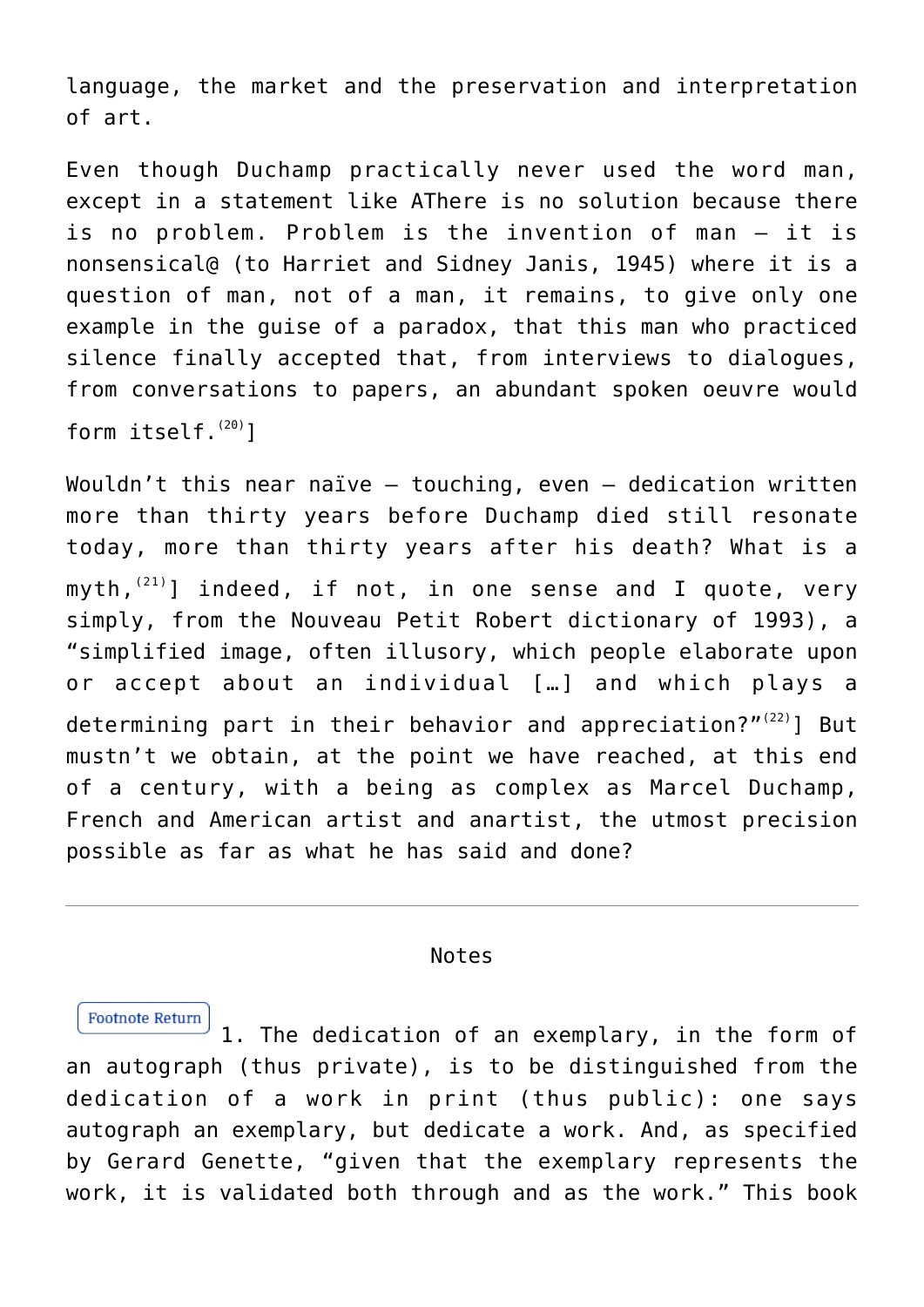is a study of the paratexts, which will be "around the text, within the very space of the volume" (that's the peritext) or "at a more respectful (or more cautious) distance […] outside of the book" (that's the epitext), with peritext and epitext sharing "exhaustively and without residue the spatial field of the paratexts." The dedication of a work as much as the dedication (autograph) of an exemplary are part of the peritext. Inversely, one will have to collect, at least in a list, the most complete ensemble of printed matter that Duchamp had, at one time or another, dedicated, such as: Rrose Sélavy (1939); the miniature books published by PAB (1958-1960); Robert Lebel's book Marcel Duchamp (1959); and The Bride Stripped Bare by Her Bachelors, Even (1960), the "green book" produced from the contents of the Green Box, etc.

**Footnote Return** 

<span id="page-11-0"></span>2. It would be helpful to compare these terms to the ones which can be found, for example, in different statements published on the occasion of the 1973 exhibition by the Museum of Modern Art and the Philadelphia Museum of Art and in a review published on the occasion of the Beaubourg exhibition (1977); see both "A Collective Portrait of Marcel Duchamp," pp. 179-229, and "Faut-il vraiment vénérer Duchamp?" (a file by Philippe Sers), Connaissance des Arts, Paris, no. 299 (January 1977), pp 46-55.

<span id="page-11-1"></span>Footnote Return 3. It is in the Mary Reynolds collection and, as such, was published in Hugh Edward's Surrealism and it's Affinities: The Mary Reynolds Collection, The Art Institute of Chicago, 1956. The others come from the archives of Marcel Duchamp's succession, Villiers-sous-Grez, (Seine-et-Marne,France).

<span id="page-11-2"></span>Footnote Return 4. During his stay in Quebec, Breton wrote his last long, original work: Arcane 17 (December 1944) which brings closure to the cycle of narrative begun with Nadja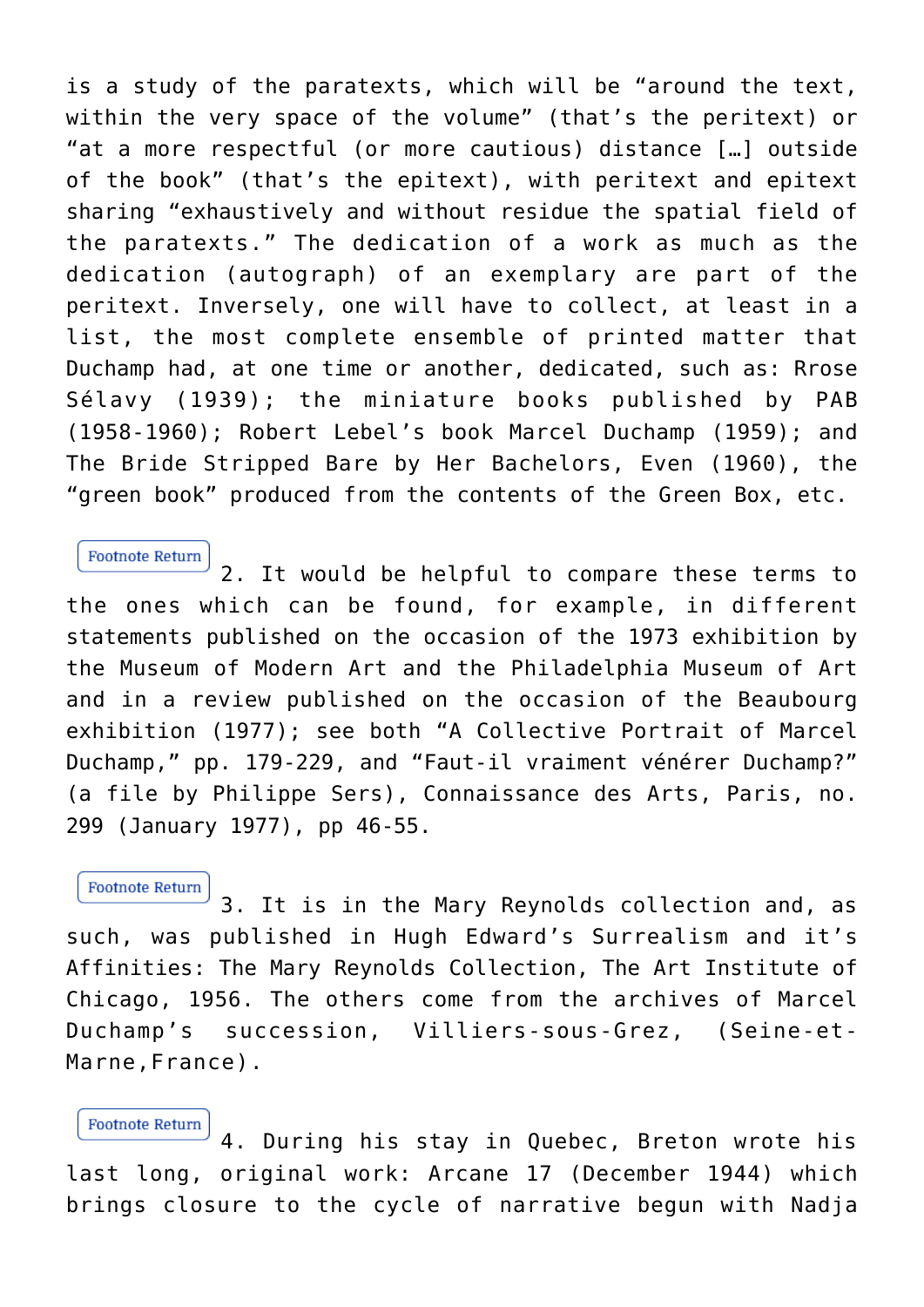(1928) and then continued with Les vases communicants (1932) and L'amour fou (1937). Other books published after 1944 and before Breton's death were collections of either his articles or poems.

<span id="page-12-0"></span>**Footnote Return** 5. Georges Charbonnier, Entretiens avec Marcel Duchamp, Marseille: André Dimanche Editeur, 1994, p. 72.

<span id="page-12-1"></span>**Footnote Return** 6. The writing of Sur Marcel Duchamp was begun in 1953 and finished, in a manner of speaking, in 1957. However, in light of the fact that French and English editions were going to be published simultaneously, George Heard Hamilton redid in 1958 the English translation (which had been previously done by another and was not good). The simultaneous publication took place in Paris and in London by the Trianon Press, as well as in New York by the Grove Press, in 1959.

<span id="page-12-2"></span>**Footnote Return** 7. Breton's "Petit colloque initial" is on pp. 5-6; Lebel's text is on pp. 7-27.

<span id="page-12-3"></span>**Footnote Return** 8. Duchamp stayed in East Hampton for approximately six weeks. He returned to New York on Monday, 22 August and most likely went out to Long Island on Monday, 11 July. "A Conversation with Marcel Duchamp," Robert D. Graff, producer, NBC, New York, in the "Elder Wise Men" series, first aired on 15 January 1956.

**Footnote Return** 

<span id="page-12-4"></span>9. "crucial moment…the first time" = "Le moment crucial où toute valeur se constitue, lorsqu'à l'écart des chemins déjà frayés et des réputations établies, l'oeuvre entre pour la première fois en contact avec le premier spectateur" (p. 14) and "does not hesitate…market value" = "n'hésite pas à [se] séparer [de ses chevaux, ses oeuvres d'art ou ses femmes], sans jamais perdre la notion de leur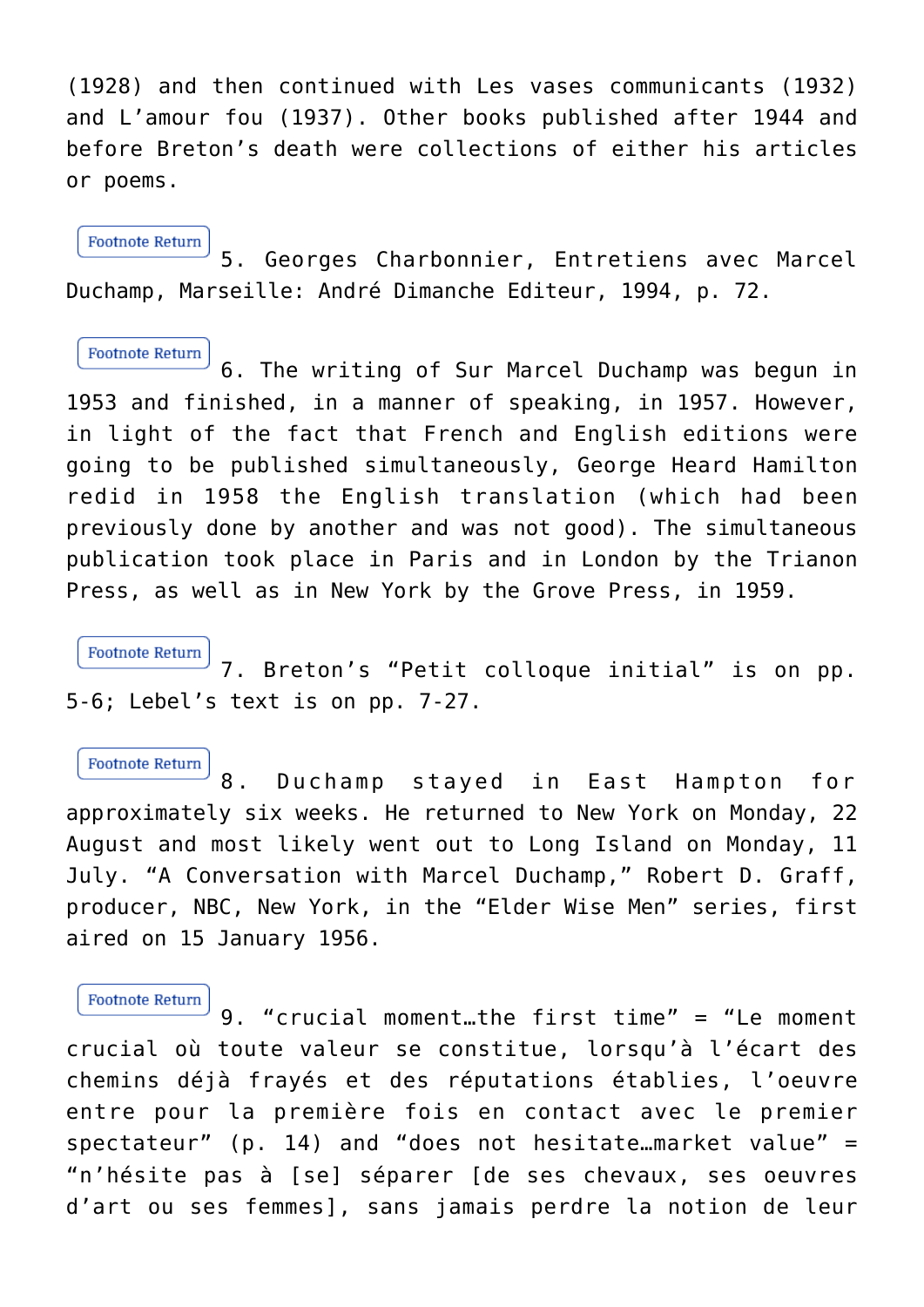valeur vénale" (p. 10).

## **Footnote Return**

<span id="page-13-0"></span>10. "is a man…himself from art" = "est un homme qui réalise plastiquement l'attitude qu'en fait il ne peut pas atteindre. […] La plupart des peintres religieux se sont délivrés par leurs oeuvres de la tentation de la sainteté. Inversement, comme le montre avec éclat Marcel Duchamp, c'est en accédant à un comportement autonome qu'un artiste peut s'affranchir de l'art" (p. 23).

#### **Footnote Return**

<span id="page-13-1"></span>11. "real conduct…of offering" = "la conduite réelle prend le pas sur sa représentation. Ce qu'il peint, c'est Van Gogh aux prises avec le monde, non la conduite de Van Gogh que l'artiste s'avoue incapable d'atteindre et, par suite, de proposer" (p. 24)

# **Footnote Return**

<span id="page-13-2"></span>12. "refuses to…[personally adopts]" = "refuse de combler esthétiquement l'écart qui sépare normalement l'oeuvre-conduite [qu'il propose] de la conduite de fait [qu'il adopte personnellement]" (p. 24) Also, it is to be noted that Antonin Artaud wrote Van Gogh, le suicidé de la société, Paris, K. éditeur, 1947, which was reprinted in Oeuvres complètes, tome X, Paris, Gallimard, 1974. And to Richard Hamilton , September 1959, Duchamp said, "I don't mind being an anartist."

<span id="page-13-3"></span>**Footnote Return** 13. A mixture of English and French, "l'angrais" (a term proposed by me in 1977) is to Duchamp what "engrais" is to "du champ." [Translator's note: "engrais" in French means "manure" and "du champ" means "of the field."] What I call "angrais" is Duchamp's peculiar cross-fertilization of languages.

<span id="page-13-4"></span>**Footnote Return** 

14. Two references must be mentioned in connection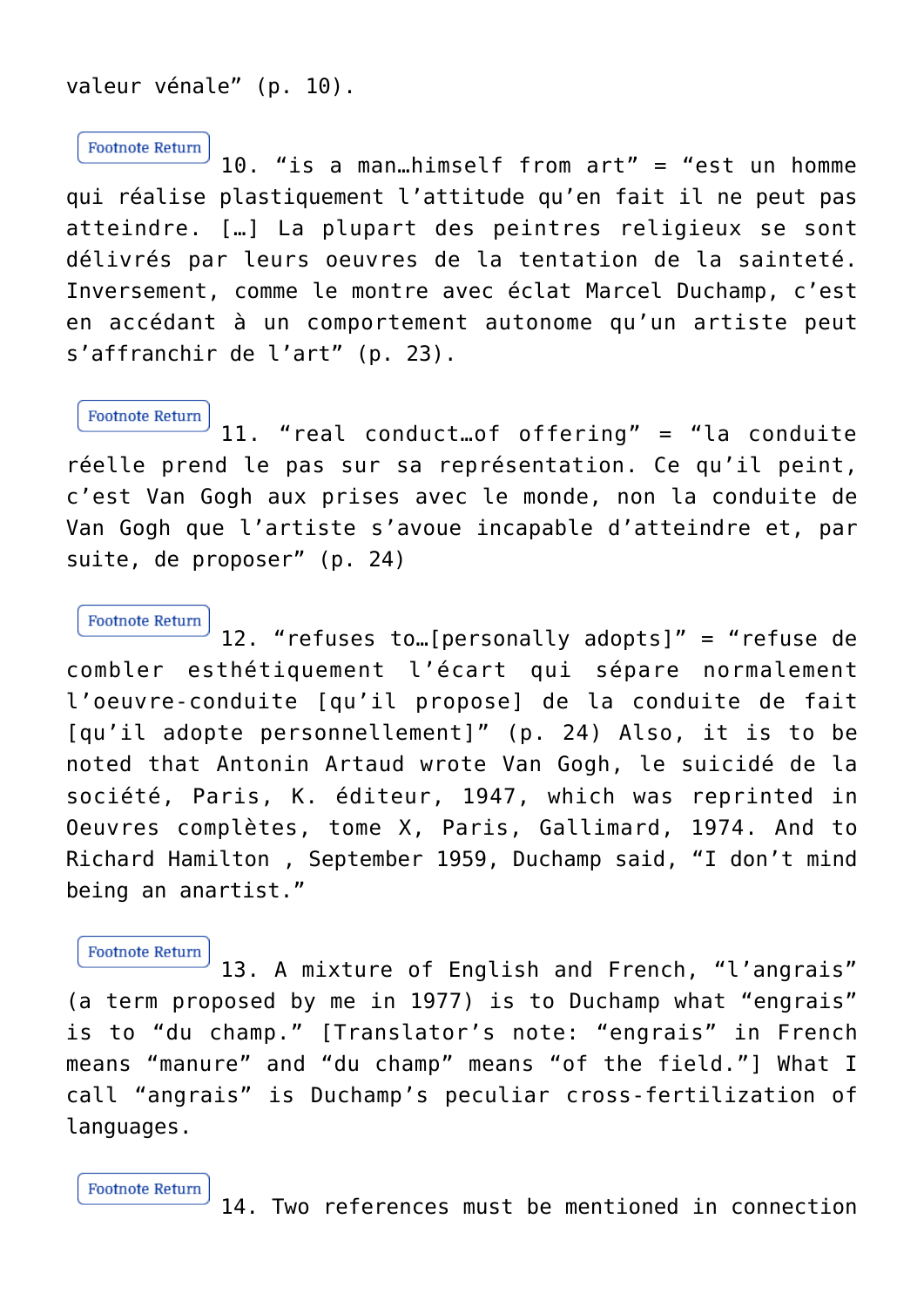with this way of being motionless "à grande allure" ["at great speed"]: Paul Valéry's important poem, Le cimetière marin [The graveyard by the sea], stanza XXI, in Charmes, 1922, and the famous paradox proposed by Zeno of Elea (5th century BC, 500 years before Plato), "Achille immobile à grands pas" ["Achilles motionless in great strides"].

## **Footnote Return**

<span id="page-14-0"></span>15. I do not forget here, of course, that Robert Lebel, essayist, was also an expert to the French Customs and that Duchamp, artist, and his friend Roché, diarist, bought and sold many works of art.

<span id="page-14-1"></span>**Footnote Return** 16. The circumstance can be further pinned down: this exemplary was handed to Duchamp by Taylor in the name of the College of Pataphysics on 13 January 1965 during the dinner following the opening of the exhibition Not Seen and/or Less Seen of/by Marcel Duchamp/Rrose Sélavy 1904-1964, Cordier & Ekstrom Gallery, New York. (Exhibition dates: 14 January-13 February 1965.)

<span id="page-14-2"></span>**Footnote Return** 17. Translator's ote: French words are denoted as either masculine or feminine and are modified accordingly. When "l'exemplaire," a masculine word, "becomes feminine," that is to say that for some reason it has been modified with an adjective with a feminine, not masculine, ending. The correct expression would be "premier exemplaire" but the dedication gives us "première exemplaire." Similarly, "equivalent" is an adjective in the masculine but it is modifying a feminine word "valeur." And "hommages" should be modified with an adjective in the masculine but it is given "pataffectueuses." The proper word here would be "pataffectueux."

<span id="page-14-3"></span>**Footnote Return** 18. "science du particulier, quoi qu'on dise qu'il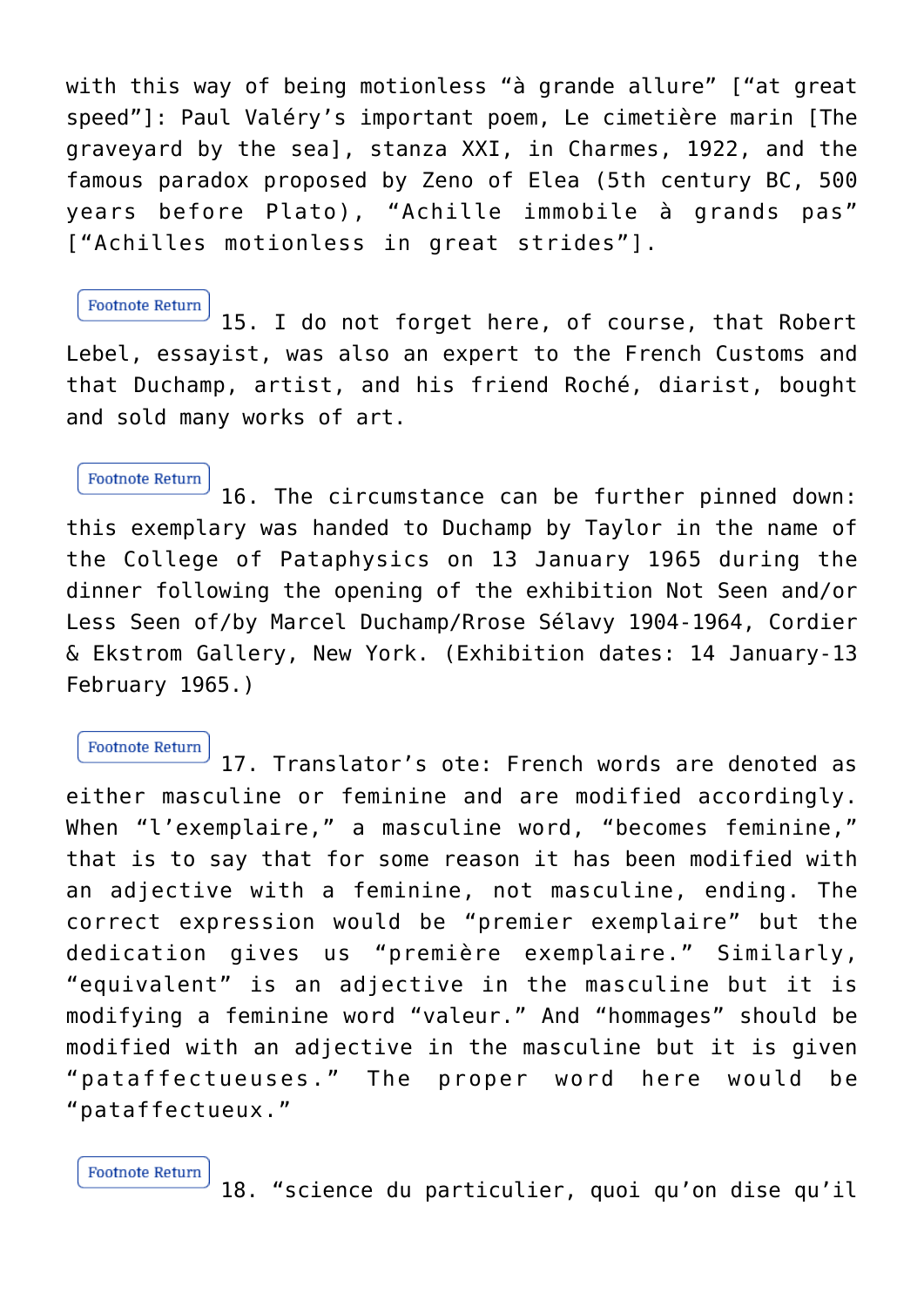# n'y a de science que du général?"

#### **Footnote Return**

<span id="page-15-0"></span>19. Stilllittle known, Jehan Mayoux, who was successively a "primary school teacher,secondary school teacher and inspector of primary education" (in theNorth at the time of this dedication, then in Corrèze), would be imprisonedduring WWII for refusing to mobilize, then suspended during the Algerian ar for being one of those who signedthe "Manifeste des 121" (September1960) which called for the right not to fight. I quote here the briefnote that Jean-Louis Bédouin credits him with in the anthology Lapoésie surréaliste (1964), revised and enlarged edition, Paris,Seghers, 1970, p. 227.

<span id="page-15-1"></span>**Footnote Return** 20. From Marcel Raval ("[…] a severe oeuvre, befriended with silence: that of Marcel Duchamp," Les Feuilles libres, Paris, 36, March-June 1924) to Joseph Beuys ("Das Schweigen von Marcel Duchamp wird überbewertet" ["The silence of Marcel Duchamp is overrated."], Dusseldorf, 11 December 1964, passing by Andrew Forge ("The Silence of Marcel Duchamp ," The Listener, London, 5 November 1959) and Georges Charbonnier ("Yet , it is the silence of a painter that we wish to evoke during this series of broadcasts: Marcel Duchamp's silence […] Was Marcel Duchamp indicating an absolute disagreement when he stopped painting? With what? These questions will always be present in our minds behind the others we ask...")  $-$  from all this, it is very clear.

<span id="page-15-2"></span>**Footnote Return** 21. See Luc Brisson's important book, Plato, the Myth Maker, translated by Gerard Naddaf, Chicago, University of Chicago Press, 1998. And here Plato pops up again!

<span id="page-15-3"></span>**Footnote Return** 22. "simplified image…appreciation" = "image simplifiée, souvent illusoire, que des groupes humains